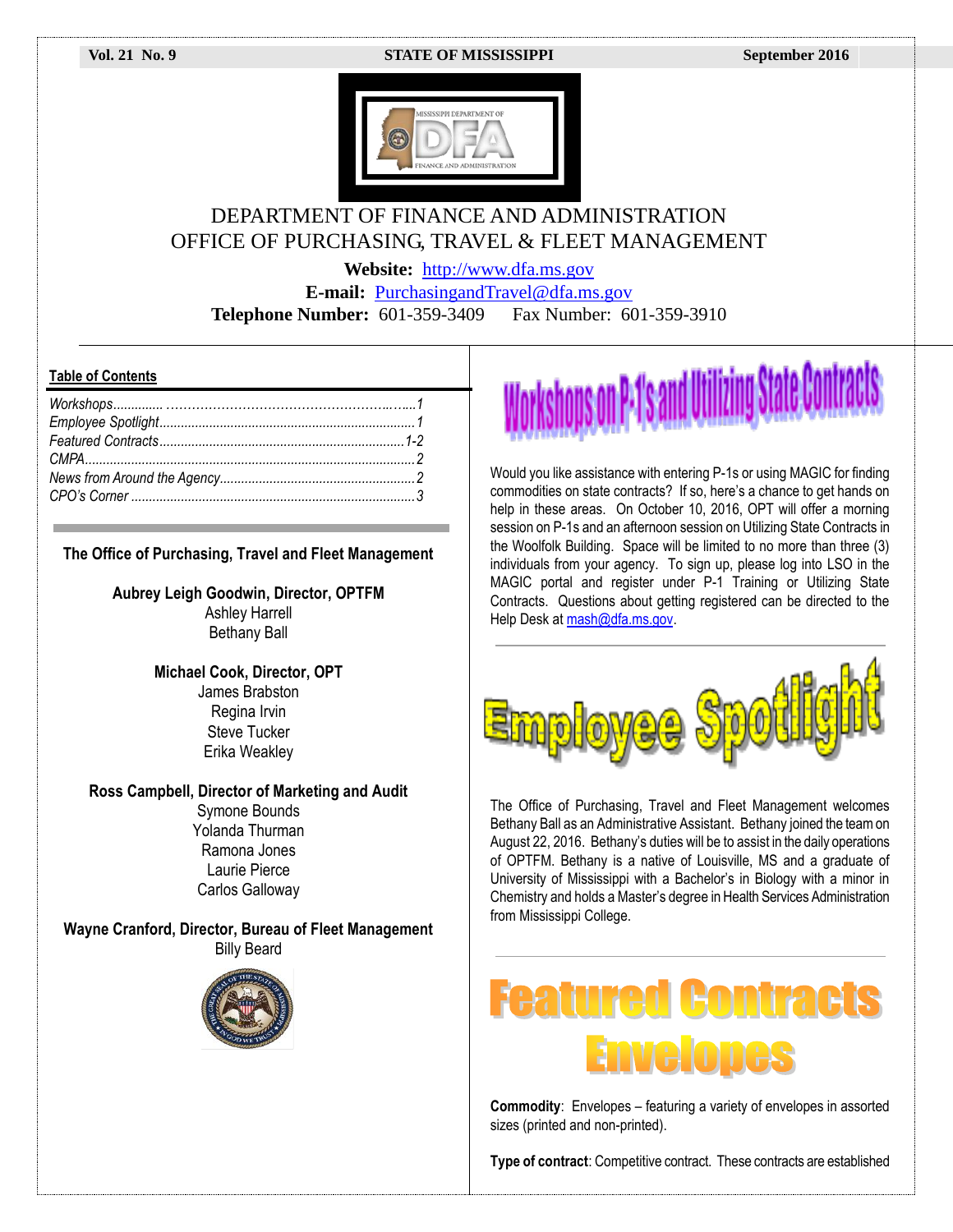#### **PURCHASING NOTES- SEPTEMBER 2016**

on the basis of written specifications and sealed competitive bids with a contract being awarded to the vendor that has submitted the lowest bid that meets the specifications. All state agencies are required to purchase from the awarded vendor unless approval to do otherwise is obtained from the Office of Purchasing, Travel and Fleet Management. Governing authorities may purchase from other than the awarded vendor provided they purchase an identical item at or below the contract price. Governing authorities may also ignore the contract and follow the procedures for an open market purchase.

**Dates of Contract**: August 1, 2016 through July 31, 2017

**Vendor on Contract**: Tampa Envelope Manufacturing & Paper Company, Inc.

**Contract Link**: These contracts can be viewed at the following link: [http://www.dfa.ms.gov/dfa-offices/purchasing-travel-and-fleet](http://www.dfa.ms.gov/dfa-offices/purchasing-travel-and-fleet-management/purchasing-and-travel/state-contracts/d-e-f/envelopes/)[management/purchasing-and-travel/state-contracts/d-e-f/envelopes/](http://www.dfa.ms.gov/dfa-offices/purchasing-travel-and-fleet-management/purchasing-and-travel/state-contracts/d-e-f/envelopes/)

**Contract Analyst**: Ramona Jones[, Ramona.Jones@dfa.ms.gov](mailto:Ramona.Jones@dfa.ms.gov)

**Contract Spend**: The current spend on this contract is \$2,424.48.



- On September 30, 2016, OPTFM will discontinue the competitive bid paper towels and tissue contract with Jackson Paper Company. The Office of Purchasing and Travel has adopted a new contract for paper towels and tissue, through the Innovatix GPO. Jackson/Newell Paper Company will remain the vendor and the new contract will be effective October 1, 2016. Entities will get better pricing and the prices will remain firm for a three-year period. Starting October 1, you will be able to find this contract on our website under Cooperative Contracts. The contract number is 8200028382.
- OPT has also extended the contracts with FedEx and UPS for a 3 month period. These contracts will expire November 30, 2016.



#### **2016 Class Schedule**

| <b>Dates</b>       | Location                       |
|--------------------|--------------------------------|
| September 20-22    | <b>Woolfolk Annex Building</b> |
| November 29-Dec. 1 | <b>Woolfolk Annex Building</b> |
| January 10-12      | <b>Woolfolk Annex Building</b> |



#### mississippi development authority



#### **Want To Find More Minority Contractors? [www.mmbr.org](http://www.mmbr.org/)**

#### **Our Online Registry Gets You Connected**

Mississippi Development Authority's minority and woman-owned business online registry can put you in touch with minority contractors. You can search by geographical location, type of service and products provided or by our easy-to-use alphabetical listing.

#### **What are the benefits of utilizing a minority contractor?**

#### **Gain a Competitive Advantage**

Minority-Owned companies are in a better position to provide personalized customer service and flexible and innovative solutions to challenges which gives your organization a competitive advantage.

#### **Efficient Utilization of Resources**

Increased competition creates cost saving opportunities for consumers. Minority-Owned companies often have low overhead and respond efficiently to the needs of procurement professionals.

#### **Greater Representation and Community Development**

Contracting with minority-owned companies has a direct economic impact on entire communities where minority-owned companies have incorporated their businesses.

> **Start searching online now Visit www.mmbr.org**

For information contact Latonia Shirley at Mississippi Development Authority at 601.359.6678 or e-mail:lshirley@mississippi.org